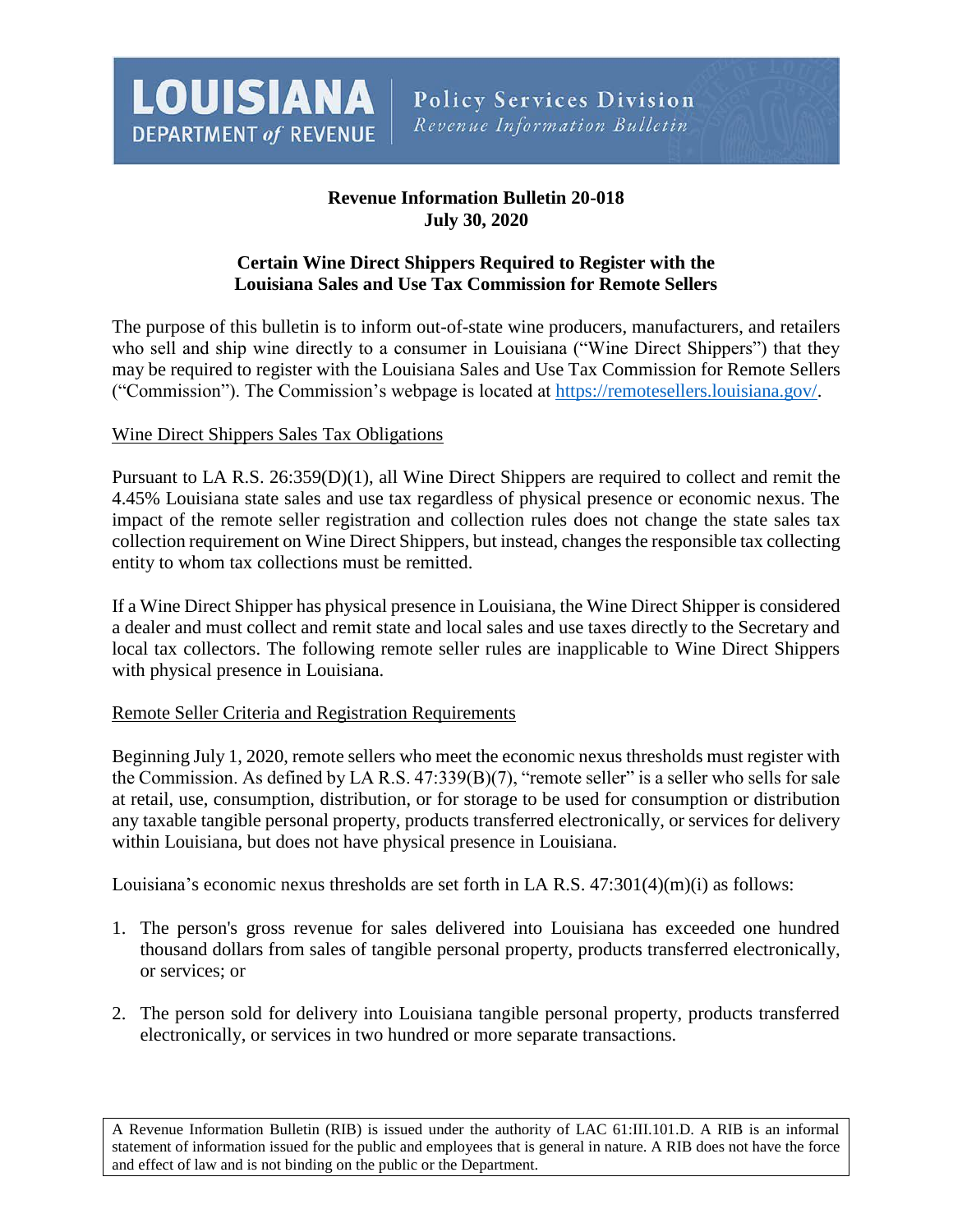Tax-exempt sales made into Louisiana, such as sales for resale to wholesalers, are included in the economic nexus thresholds' calculations.

All Wine Direct Shippers that meet the definition of remote seller must determine if either of the economic nexus thresholds has been met for 2019 sales and 2020 year-to-date sales. Any Wine Direct Shippers that meet either of the economic nexus thresholds listed above must register with the Commission within 30 days of July 1, 2020.

Any Wine Direct Shippers who currently have a Direct Marketer Sales Tax Account and meet either economic nexus threshold will be notified by the Louisiana Department of Revenue ("Department") that their account will be converted to a Remote Seller Account with the Commission prior to July 1, 2020.<sup>1</sup> After this date, Wine Direct Shippers are required to monitor their sales into Louisiana, and if either of the economic nexus thresholds is met, the Wine Direct Shippers must register with the Commission within 30 days of meeting this threshold. Once the Commission approves an application, that Wine Direct Shipper will file a final Direct Marketer Sales Tax Return with the Department to close out the Direct Marketer Sales Tax Account and then file future sales tax returns with, and make payments directly to, the Commission.

Any Wine Direct Shippers who do not meet either economic nexus threshold must continue to collect and remit the Louisiana state sales tax as required by LA R.S. 26:359(D)(1). Additionally, any Wine Direct Shippers not required to register with the Commission may still voluntarily register with the Department for a Direct Marketer Sales Tax Account and collect and remit the combined 8.45% tax rate.

#### Wine Club Membership with Multiple Invoices

After purchase of a wine club membership, some wine clubs send one or more separate shipments of wine to the Louisiana purchaser. If there is a single invoice for the membership and/or wine, this is considered a single transaction, even if multiple shipments of wine are made. If there are multiple invoices for the wine, then each invoice is considered a separate transaction regardless of how the wine is delivered.

#### Authorization to Make Direct Shipments Still Required

All Wine Direct Shippers, including remote sellers, are still required to obtain authorization from the Department to make direct shipments of wines to Louisiana consumers and pay the annual fee in accordance with LA R.S. 26:359(C).

 $\overline{\phantom{a}}$  $<sup>1</sup>$  Additional information regarding registration and filing requirements can be found at</sup> <https://revenue.louisiana.gov/LawsAndPolicies/RemoteSellersInformationBulletins> i[n Remote Sellers Information](http://revenue.louisiana.gov/LawsPolicies/RSIB%2020-002%20Effective%20Date%20for%20Remote%20Seller%20Registration%20and%20Collection%20of%20State%20and%20Local%20Sales%20and%20Use%20Tax%20at%20Actual%20Bases.pdf)  [Bulletin 20-002.](http://revenue.louisiana.gov/LawsPolicies/RSIB%2020-002%20Effective%20Date%20for%20Remote%20Seller%20Registration%20and%20Collection%20of%20State%20and%20Local%20Sales%20and%20Use%20Tax%20at%20Actual%20Bases.pdf)

A Revenue Information Bulletin (RIB) is issued under the authority of LAC 61:III.101.D. A RIB is an informal statement of information issued for the public and employees that is general in nature. A RIB does not have the force and effect of law and is not binding on the public or the Department.